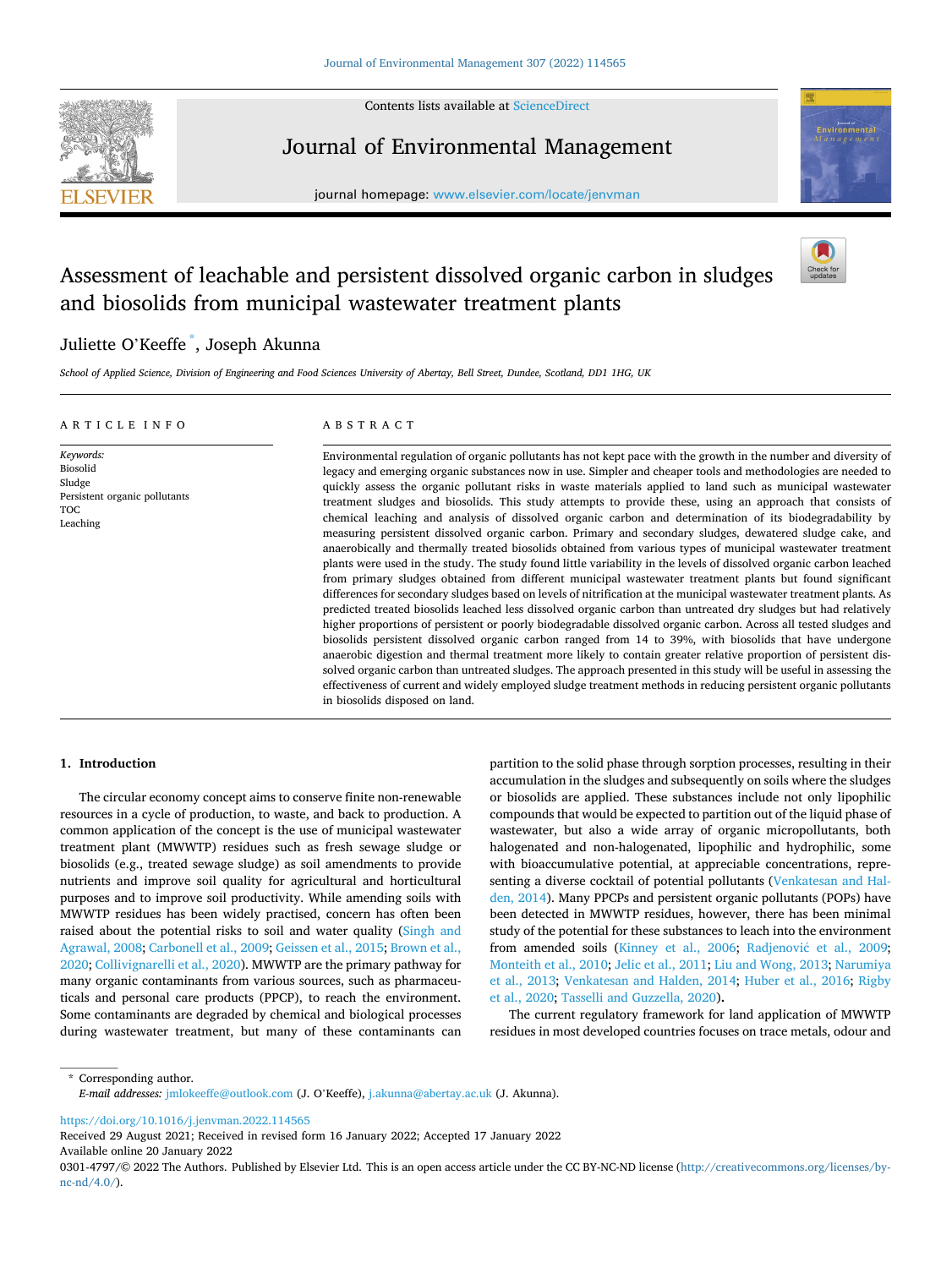pathogens with less consideration given to the presence of organic micropollutants. There are several reasons for this. The sheer number of possible organic contaminants raises practical difficulties in their individual identification, quantification and monitoring due to the high time, cost, and technical expertise required [\(Diamond et al., 2011](#page-8-0); [Anumol et al., 2015;](#page-7-0) [Geissen et al., 2015; Petrie et al., 2015\)](#page-8-0). There are also challenges in keeping pace with the study of the potential environmental or human health impacts of both legacy and emerging compounds, transformation by-products and mixtures of compounds, for which toxicological data may not currently be available. In addition, replacements for regulated toxic substances such as some per- and polyfluorinated alkyl substances (PFASs), polybrominated diphenyl ethers (PBDEs) and others are emerging over time, with a significant time lag between production, use and regulation of new chemicals ([Hwang et al.,](#page-8-0)  [2012; Gao et al., 2020](#page-8-0); Semerád et al., 2020). Current regulations in the US and Canada for the application of biosolids to land exclude organic pollutants from consideration due to assumptions that concentrations of individual contaminants are likely below possible levels of harm, and treatment processes are probably adequate to reduce organic pollutants to acceptable levels. This approach excludes the consideration of compound mixtures, the relative ability for current MWWTP processes to remove recalcitrant organic compounds, and the cumulative effects of regular application over time.

Some regulatory regimes provide only generic guidelines for organic pollutants in biosolids, specifying that those applying biosolids to land take reasonable actions to reduce harm to health and the environment. However, there is little guidance on how this should be achieved, or how risk reduction can be measured. A paradox appears to exist in the consideration of regulatory regimes for wastewater effluents compared to wastewater solids. Effluents are heavily monitored, and treatment processes are designed to enhance the removal of pollutants to meet quality standards before discharging to the environment. Future regulation of wastewater effluents is likely to include an increasing number of organic compounds, which could lead to treatment plants designing treatments that decrease effluent concentrations by increasing sorption to solids, transferring the pollutant burden to the sludge or biosolid matrix. For example, the use of granular activated carbon as a sorbent is one option for reducing concentrations of pharmaceuticals in effluent. This treatment will not degrade POPs but instead move them into the solid matrix, where they will not be subject to the same regulatory controls as they would be for effluents.

In the absence of regulatory drivers for MWWTP to reduce POP loads in sludges and biosolids, there is little incentive to investigate or adapt treatment processes to quantify or reduce POP burden in sludges and biosolids prior to application to land. Regulators are thus left without the evidence base with which to set regulatory limits, and to date there are no agreed indicators that provide an overall quantification of organic pollutant risk. The lack of tools for assessing overall organic pollutant burden is a serious barrier to understanding environmental risks in biosolids.

This study proposes the measurement of leachable (or desorbed) dissolved organic carbon (DOC) from sludges and biosolids, and quantification of the persistent fraction of DOC (PDOC), to be used as an indicator of the mobile persistent organic pollutant load. Total organic carbon (TOC) has long been considered a useful parameter for estimating organic loading into the environment and assessing wastewater treatment performance [\(Aziz and Tebbutt, 1980;](#page-7-0) [Fadini et al., 2004](#page-8-0); [Dubber and Gray, 2010\)](#page-8-0). TOC has also been used widely in the pharmaceutical manufacturing industry to detect residues of pharmaceutical products in production systems and to screen for hydrocarbon pollution on industrial sites, ground and surface water and soils ([Spruill, 1988](#page-8-0); [Schreier et al., 1999; Nam et al., 2008](#page-8-0)). The use of TOC to understand organic pollution in biosolids is complicated by the presence of innocuous organic matter and microorganisms. However, measurements of DOC and a quantification of its PDOC component can help to improve understanding of the content, and potential for leaching of persistent

organic compounds from land application of sludges and biosolids. The comparison of DOC and PDOC from sludges from various types of MWWTPs and across their stages of treatment can provide insights into the relative importance of unit treatment operations and processes in the fate of organic compounds. This study therefore aims to utilise these tools to assess the effect of different treatment stages and parameters on the accumulation of persistent organic compounds in various sources. Characterising the biodegradability of the leachable fraction of MWWTP sludges from various treatment plant types and stages will thus help to inform treatment and disposal strategies.

## **2. Material and methods**

#### *2.1. Site selection*

Four MWWTP of various sizes and treatment types located in the East of Scotland were identified as sources for sludge and biosolid collection in this study [\(Table 1](#page-2-0)). Plants with varying levels of aeration were included (e.g., nitrifying, partially nitrifying and non-nitrifying). Of the plants, only two (Sites 1 and 2) included a primary settlement stage from which fresh sludge solids were collected. Secondary sludge was collected from all four plants comprising two nitrifying (Sites 2 and 3), one nonnitrifying (Site 1) and one partially nitrifying (Site 4) fresh sludges. Additionally, sludge cake, referred to in this paper as biosolids, comprised of thickened and dewatered mixtures of sludge residues, were collected from Sites 3 and 4. Finally, sludge pellets, (e.g., biosolids that have undergone anaerobic digestion (AD) and drying at 120 ◦C, were obtained from Site 1. For the biosolids, chemical thickening was achieved using polyacrylamide prior to dewatering. A certified reference material (CRM 055, Lot LRAA8035, *Sigma-Aldrich RTC*), representing a domestic sewage sludge after final processing and thermal stabilisation, with certified TOC (29.9% Wt%) was also assessed in this study for comparison with other thermally treated biosolids.

#### *2.2. Sample collection and preparation*

Sludge samples were collected in sterile amber 1 L wide mouth containers that were sealed, placed in cool boxes and immediately returned to the laboratory. A minimum of 2 L of sludge was collected from each sampling point. Sludge samples from primary and secondary treatment stages were placed in a laboratory refrigerator (4◦ ± 2 ◦C) overnight to allow solids to settle. Supernatant was decanted and discarded. The remaining settled solids were transferred onto foil-lined trays in layers less than 1 cm depth to air dry at room temperature (20–24 ◦C) to a constant mass. Sludge cake was also placed in trays and allowed to air dry under the same conditions. Samples were kept in the dark and turned daily with a stainless-steel spatula to assist drying. Time to achieve air drying varied by sludge type from 7 to 14 days. Air-dried sludge was removed from the foil trays and placed into foil lined containers and stored in the refrigerator ( $4° \pm 2 °C$ ). The particle size after drying for most dried sludge samples was *<*9.5 mm as per specified in the leaching method described below except for the biosolids (e.g., sludge pellets and sludge cake), for which particle size reduction (gentle crushing with mortar and pestle) was used to reduce any large particles to *<* 9.5 mm diameter. Moisture content and volatile solid content were determined on a sub-sample following air drying for each sampling location using USEPA method 1684 ([United States Environmental Pro](#page-8-0)[tection Agency, 2001\)](#page-8-0) prior to the start of experimental work.

#### *2.3. Leaching procedure*

Solid waste leaching procedures were reviewed for their suitability for sludge and biosolid samples and for potential interference in determination of TOC in leachate ([United States Environmental Protection](#page-8-0)  [Agency, 1994](#page-8-0); [Washington State, 2003](#page-8-0); [Morissette et al., 2015;](#page-8-0) [Tiwari](#page-8-0)  [et al., 2015\)](#page-8-0). The USEPA synthetic precipitation leaching procedure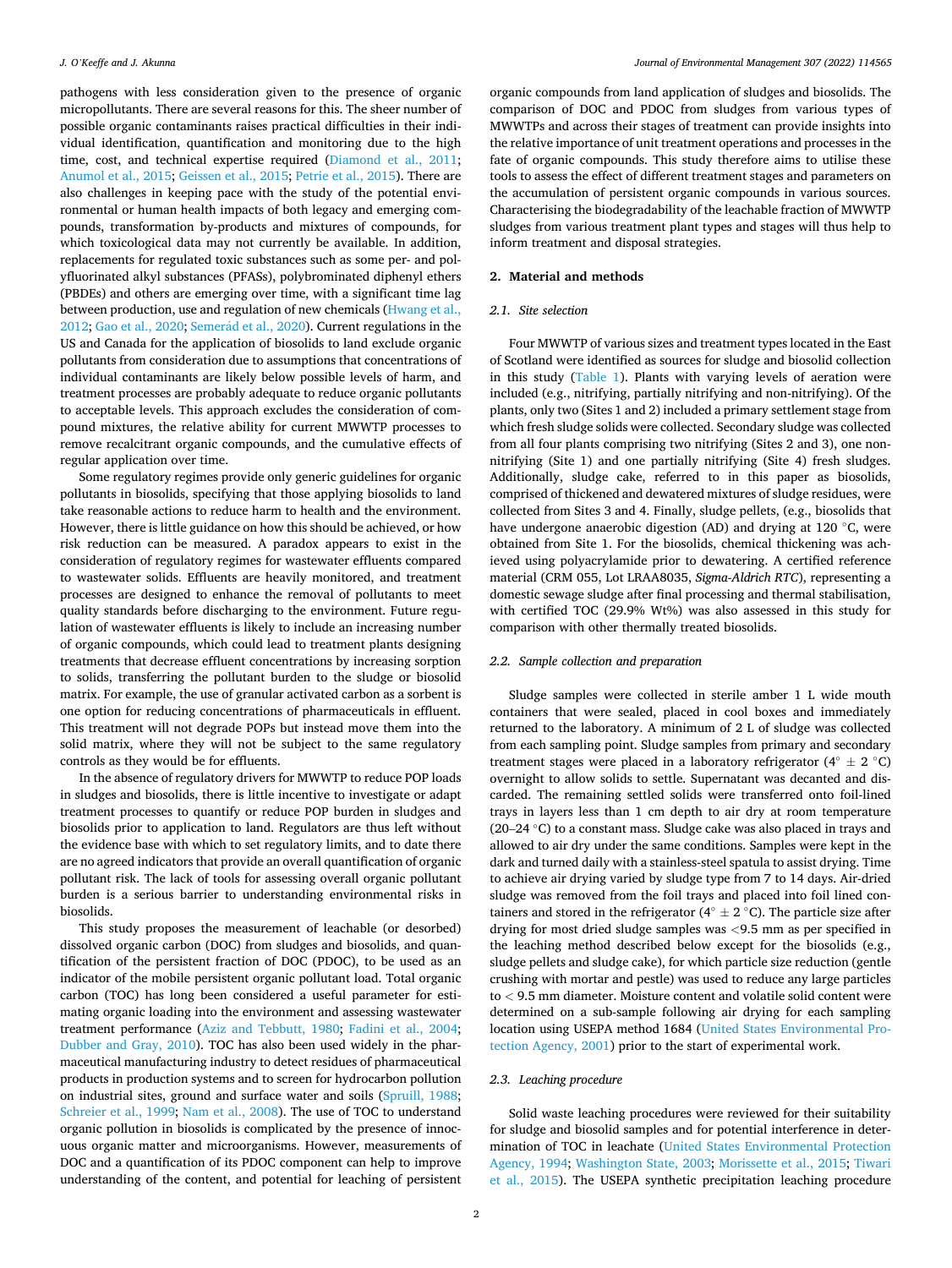#### <span id="page-2-0"></span>**Table 1**

Description of wastewater treatment plants.

| Plant<br>ID | Catchment description                                                                                                                                                                                                  | Treatment stages sampled |           |                              | Treatment type                                |                              | Details of treatment processes                                                                                                                                                                                                                                                                                                                                                                                                                                        |
|-------------|------------------------------------------------------------------------------------------------------------------------------------------------------------------------------------------------------------------------|--------------------------|-----------|------------------------------|-----------------------------------------------|------------------------------|-----------------------------------------------------------------------------------------------------------------------------------------------------------------------------------------------------------------------------------------------------------------------------------------------------------------------------------------------------------------------------------------------------------------------------------------------------------------------|
|             |                                                                                                                                                                                                                        | Primary                  | Secondary | Sludge<br>cake or<br>pellets | Nitrifying<br>system                          | Non-<br>nitrifying<br>system |                                                                                                                                                                                                                                                                                                                                                                                                                                                                       |
| Site 1      | Large urban catchment (237,000 pe) receiving<br>wastewater from storm drainage, domestic,<br>commercial, and industrial premises including<br>pharmaceutical manufacturing, a large<br>hospital, and two universities. | ✓                        |           |                              |                                               | $\sqrt{}$ (HRT<br>4 h)       | Grit removal (6 mm screen), primary<br>settlement, secondary aeration followed by<br>settlement. Sludge treatment by AD<br>(mesophilic process, 35 °C), pH adjustment,<br>dewatering (belt press) and thermal drying at<br>120 °C to create a sludge pellet biosolid.<br>Primary settlement followed by secondary<br>treatment in aerated oxidation ditch. Sludge is<br>taken offsite for disposal (no dewatering). No<br>final biosolids are produced at this plant. |
| Site 2      | Small community catchment (2893 pe)<br>receiving wastewater from storm drainage,<br>domestic premises and a small number of<br>commercial premises (e.g., restaurants, hotel,<br>shops).                               |                          |           |                              | $\checkmark$ (HRT 20 h,<br>$SRT \sim 25$ d)   |                              |                                                                                                                                                                                                                                                                                                                                                                                                                                                                       |
| Site 3      | Medium sized urban catchment (21,364 pe)<br>receiving wastewater from domestic and<br>commercial premises, including hotels,<br>restaurants, a large university, and a<br>community hospital.                          |                          |           |                              | $\sqrt{}$ (HRT<br>18-27 h. SRT<br>$\sim$ 6 d) |                              | No primary settlement. The first stage of<br>treatment is in an oxidation ditch dosed with<br>return activated sludge, followed by<br>secondary aeration (extended aeration), and<br>final settlement. Sludge is dewatered using<br>polyacrylamide dosing and centrifugation.                                                                                                                                                                                         |
| Site 4      | Medium sized urban catchment (21,800pe)<br>receiving wastewater from storm drainage,<br>domestic, commercial, and industrial<br>premises, and a small community hospital.                                              |                          |           |                              | partially nitrifying (HRT $4+$<br>h)          |                              | No primary settlement. Influent is introduced<br>into a cyclic activated sludge system (CASS) in<br>the form of a sequencing batch reactor (SBR)<br>with four tanks. Polyacrylamide is used for<br>sludge dewatering.                                                                                                                                                                                                                                                 |

pe = population equivalent, ✓ indicates treatment stages sampled, HRT = hydraulic retention time, SRT = solids retention time.

(SPLP) SW 846 Test Method 1312 ([United States Environmental Pro](#page-8-0)[tection Agency, 1994\)](#page-8-0) was selected as the basis for evaluating leaching (desorption) of DOC in this study with minor modifications including a scaled down sample mass and leaching fluid volumes and exclusion of zero headspace vessels required for the determination of volatile organics, which were not assessed in this experiment.

A stock solution of concentrated sulphuric acid and nitric acid at a 60:40 vol/vol ratio was prepared using sulphuric acid (2.5 M) and nitric acid (2.5 M) (both *Fisher,* Laboratory Reagent grade) and added dropwise to a volume of ultrapure water until pH reached a value of 4.20  $\pm$ 0.05 pH units (*Hach* Sension 3 pH meter). The leaching fluid was then used directly for leaching experiments at room temperature. Initially a 20:1 liquid to mass ratio of leaching fluid to dried sludge or biosolid sample was prepared, as prescribed in the SPLP method, by adding approximately 2.5 g dry weight (dw) to each tube with 50.0 mL of leaching fluid. Sample mass was recorded to the nearest 0.0001 g, and dry weight (dw) calculated based on moisture content assessed using standard gravimetric methods. Initial experimental work found that a 2.5 g sample size resulted in solutions with DOC concentrations that significantly exceeded the analytical range of the analyser. A reduced sample mass of 1.0 g was used for subsequent samples to reduce dilution requirements prior to analysis. Replicate samples were prepared for each sludge or biosolid sample and the reference sludge (CRM 055) mentioned in 2.1. Process blanks (leaching fluid only) were included with each batch to check for sources of contamination.

Sample tubes were tightly capped and loaded onto the mixing apparatus to be turned end-over-end at a rotation of 30  $\pm$  2 rpm for 18  $\pm$ 2 h at room temperature (23  $\pm$  2 °C). At the end of the rotation procedure, samples were removed from the apparatus, and centrifuged for 5 min at 300 rpm to aid settlement of solids. Sample pH was recorded following centrifuging using a handheld pH meter (*Hach*, Sension 3). Leachates were filtered using 0.45 μm pore size filters (*PALL* GN-6 Metricel Grid, 47 mm) directly into a sterile amber coloured sample tube and capped. The leachates were stored in a refrigerator at 4  $\pm$  2  $^{\circ}$ C (for analysis within 24 h) or in a freezer at  $-18 \pm 2$  °C (for analysis that would take place more than 24 h later).

#### *2.4. Biodegradation procedure*

To determine the PDOC, a 28-day biodegradation test was applied based on Organisation for Economic Development (OECD) Guideline for Testing of Chemicals 301, which is used to assess the relative biodegradability of organic compounds in an aerobic aqueous medium ([Kowalczyk et al., 2015\)](#page-8-0). An aliquot of filtered leachate obtained from the leaching test was added by pipette to a sterile 250 mL glass sample bottle, with the exact volume added recorded. The quantity of sample added was based on the known starting concentration of the undiluted sample DOC to ensure adequate DOC in the starting sample to observe degradation over 28 days. Parallel inoculum and feed water blanks were used to determine DOC in the test matrix from the inoculum and check for sources of contamination. The aerated feed water containing the microbial consortium, pH buffer and micro-nutrients was added to make each sample solution up to a volume of 250 mL. The feed water was produced in a 5 L batch comprised of 5 L of ultrapure water (*Puracel*  PURITE Select) aerated for a minimum of 2 h before use with nutrients and buffer components added (phosphate buffer (pH 7.2), magnesium sulphate, calcium chloride, ferric chloride).

Sample bottles were covered with foil and placed in a dark incubator at 20 ◦C. To observe the pattern of biodegradation, subsampling occurred at intervals leading up to the 28-day end point, as specified in OECD method 301. Samples were taken after 1, 2, 7, 16, and 28 days. The day 1 and day 2 sampling events were chosen to observe the predicted rapid degradation of readily degradable material. Subsequent sampling events on day 7 and day 16 were chosen to identify if more resistant DOC would begin to decline, potentially due to microbial adaptation over time ([Scott and Jones, 2000](#page-8-0); [Martin et al., 2017](#page-8-0); [Poursat](#page-8-0)  [et al., 2019](#page-8-0)). For each subsampling event, sample bottles were removed from the incubator and stirred with a metallic stir bar. An automatic pipette was used to extract a subsample, which was filtered directly through a 0.45 μm filter paper into a clean amber coloured centrifuge tube. Sample bottles were then covered and returned to the incubator until the next sub-sampling event. The filtered subsamples were labelled with sampling time and date and placed in a refrigerator at 4  $\pm$  2 °C for analysis within 24 h, or in a freezer at  $-18 \pm 2$  °C for analysis beyond 24 h. Dissolved oxygen (DO) concentrations were measured at the start and end of the biodegradation test to ensure aerobic conditions were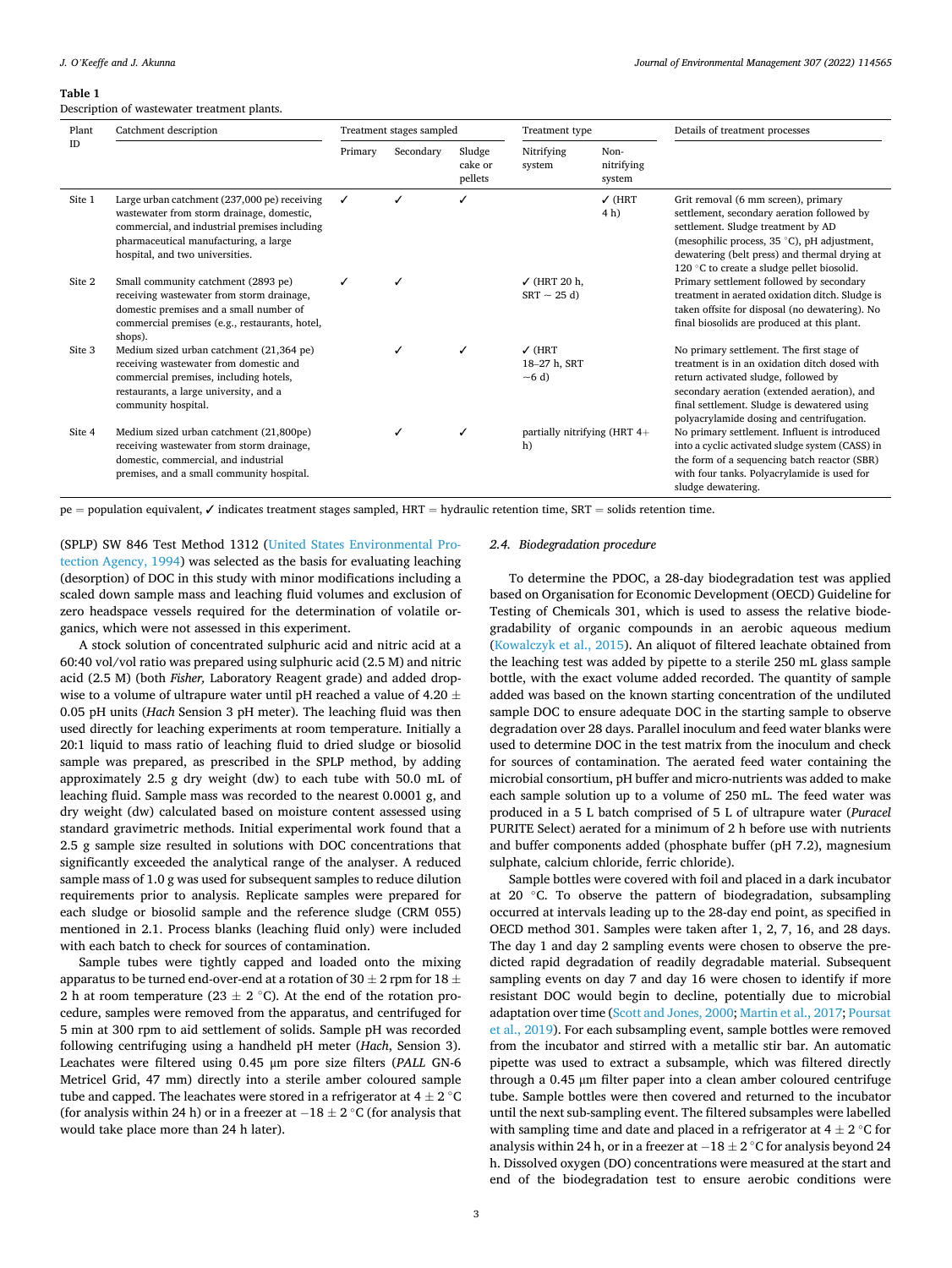maintained (*Hach*, Sension 6 laboratory DO meter).

#### *2.5. Dissolved organic carbon analysis*

Determination of DOC was performed using an *OI Analytical* model 1010 Wet Oxidation Total Organic Carbon (TOC) Analyser fitted with model 1051 auto-sampler using the persulfate oxidation method (OI Analytical, 2003). All reagents were produced using ultrapure water (*Puracel*, PURITE Select 18 MΩ). Prepared reagents included sodium persulfate, Na<sub>2</sub>S<sub>2</sub>O<sub>8</sub> 100 g.L<sup>−1</sup>; (*ACROS Organics*, 98+%) and phosphoric acid (5% vol/vol *ACS* Reagent Grade - 85% H<sub>3</sub>PO<sub>4</sub>). Calibration standards were potassium hydrogen phthalate (KHP) at 1, 10, 25, 50 and 100 mg L<sup>-1</sup> prepared by dilutions of 1000 mg L<sup>-1</sup> stock solution (*BDH* AnalaR). Nitrogen gas (*BOC*, *>* 99.98% purity, 50–60 psi) was used for reagent purging.

Results were reported as mg L $^{-1}$  with dilution factors applied using the instrument software. Values were converted to mg $\text{kg}^{-1}$  dw using initial sample mass, extraction volume, and moisture content using Equation (1):

$$
DOC = DOC_i \left[ \frac{V_i}{W_w (1 - M_o)} \right]
$$
 (1)

where:

DOC = mobile dissolved organic carbon (mg.kg<sup>-1</sup>).

 $DOC<sub>i</sub> = TOC$  concentration measured in filtered leachate, with dilution factor (mg $L^{-1}$ ).

 $V_i$  = sample volume (L).

 $W_w$  = wet weight (mg).

 $M_0$  = moisture content of the sample, as expressed in decimal format. For PDOC experiments, the determination of DOC was performed as above on day  $1, 2, 7, 16$  and  $28$ . The relative percent biodegradation  $(D_t)$ was calculated for days 1–28 based on the starting DOC concentration (*C*0) in the original leachates, corrected for DOC concentration in the feedwater blanks  $(C_{bl})$  as in Equation  $(2)$ .

$$
D_t = \left[1 - \frac{C_t - C_{bl(t)}}{C_0 - C_{bl(0)}}\right] x \ 100\tag{2}
$$

*where*:

 $D_t = \%$  biodegradation at time t;  $C_0$  = mean concentration of DOC in the sample (mg<sup>.L−1</sup> DOC) at time 0; C<sub>t</sub> = mean concentration of DOC in the sample (mg L<sup>-1</sup> DOC) at time t; C<sub>bl(o)</sub> = mean concentration of DOC in the blank (mg L $^{-1}$  DOC) at time 0; C $_{\text{bl(t)}}$  = mean concentration of DOC in the blank (mg $L^{-1}$  DOC) at time t; To test for statistical differences between sludge types, analysis of variance (p *<* 0.05, one-way ANOVA),



multiple comparisons and non-parametric tests were used. Statistical analysis software *IBM* SPSS (version 25, 2017) was used for the evaluation of results.

#### **3. Results**

## *3.1. Desorbed dissolved organic carbon (DOC)*

Mean DOC (mg $kg^{-1}$  dw) ranged from 11760 to 33853 mg kg<sup>-1</sup> across sludge and biosolid types. The mean DOCvalues for each MWWTP and treatment stage are shown in Fig. 1. The results indicate a significant difference in DOC based on nitrification status ( $p = 0.018$ ). More DOC was obtained from sludges from the non-nitrifying plant as compared to the nitrifying and partially nitrifying plants (Site 1 - non-nitrifying; Sites 2 and 3 - nitrifying, and Site 4 partially nitrifying). DOC from nitrifying plants was significantly less than from the non-nitrifying plant ( $p =$ 0.016), however there was no significant difference between partially nitrifying plants and other plants (p *>* 0.05).

#### *3.2. Persistence of leached DOC (PDOC)*

The rates of degradation of DOC obtained from the various sources, as assessed by the DOC concentrations obtained in the biodegradation experiments are shown in [Figs. 2](#page-4-0)–4. All samples were blank corrected for their respective batch blanks. A similar pattern of degradation was observed with rapid degradation in the first two days in all assays. This suggests that under aerobic conditions, the microbial consortia present consume readily degradable carbon quickly, however the percentage of DOC consumed in the first two days varied by site and sample type.

[Fig. 2](#page-4-0) presents the biodegradation profiles for primary sludge extracts. Site 2 displays more rapid degradation in the first two days, compared to Site 1, indicating more readily biodegradable material (as a percentage of total DOC) in Site 2 compared to Site 1 primary sludge. Site 2 represents the smallest of the treatment plants, serving a small village and selection of commercial premises, compared to Site 1, which was the largest of the treatment plants with a much more diverse catchment including municipal, commercial, industrial, and hospital inputs, which could be sources of POPs. The profile of both samples collected from Site 1 over a gap of one month show a similar pattern of biodegradation.

[Fig. 3](#page-4-0) presents the biodegradation profiles for secondary sludges from all sites. For secondary sludges rapid degradation is also indicated in the first two days and slows by day 7. Secondary sludge from Site 3, a nitrifying plant, exhibited a lower initial decrease in DOC in the first two days, and a lower overall rate of biodegradation after 28 days, followed

> **Fig. 1. Mean DOC by treatment plant and treatment stage (error bars showing 2** × **SD)**. *Pri* – *primary sludge*; *Sec* = *secondary sludge*; *BS* = *treated biosolid*; *Ref* = *reference sludge*, *CRM 055*. *a* = 1st sample; *b* = 2nd sample collected one month later; *c*  = sample collected one year earlier. \*Due to analytical error, one replicate sample for Site 1 biosolid (first sampling) was excluded from calculations, hence only two replicates were used to calculate mean DOC for 1\_BS(a), which is provided for illustrative purposes only excluding SD.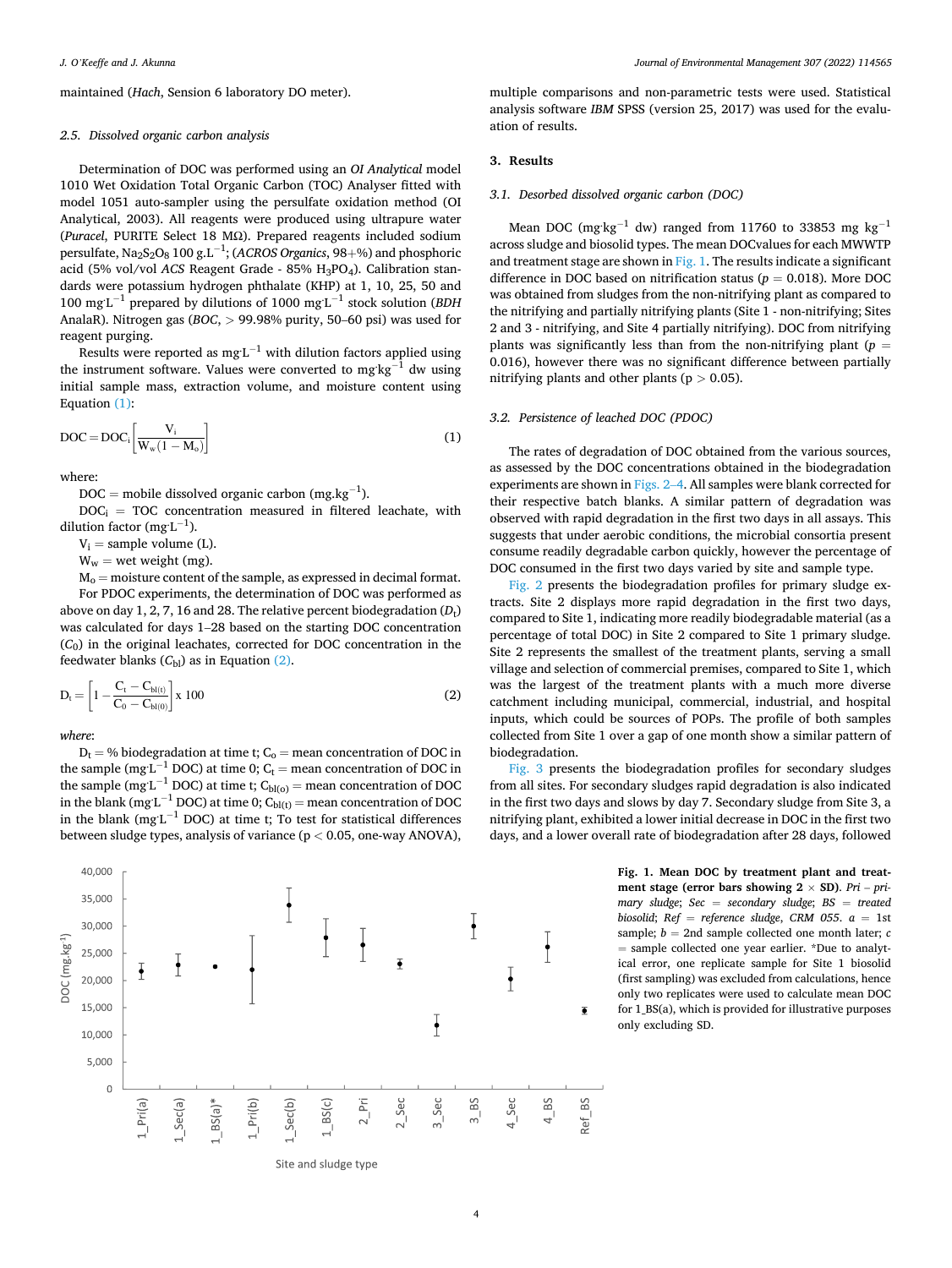<span id="page-4-0"></span>

**Fig. 2. Biodegradation profiles (primary sludge, mean reduction in DOC %)**. *Pri* – *primary sludge; a* = 1st sample; *b* = 2nd sample collected one month later.



Fig. 3. Biodegradation profiles (secondary sludge, mean reduction in DOC %). *Sec* = *secondary sludge; a* = 1st sample; *b* = 2nd sample collected one month later.

by secondary sludges from another nitrifying plant (Site 2) and the partial-nitrifying plant (Site 4). This is an indication that a greater proportion of biodegradable organic compounds may have already been broken down within the plants receiving lower organic pollution or operated with longer aeration times. In contrast, secondary sludges from the non-nitrifying plant (Site 1) demonstrate a higher initial decrease in DOC in the first two days, and a higher overall level of biodegradation after 28 days. A consistent biodegradation profile was observed for secondary sludges from Site 1 collected one month apart.

[Fig. 4](#page-5-0) presents the biodegradation profiles for biosolids from Sites 1 and 3 and the reference sludge. For the biosolids, all samples again show a rapid rate of biodegradation in the first two days, which then slows, with a more gradual reduction in DOC to Day 28. The two biosolid samples from Site 1 collected with one year apart show a similar pattern and overall degradation on Day 28. The biosolid from Site 3 is sludge cake that had undergone thickening with a polymer and dewatering. In contrast the biosolids from Site 1 had undergone same thickening and dewatering as those from Site 3 but was additionally treated by anaerobic digestion and drying. The reference sludge was treated by thermal treatment. The profiles for the treated biosolids are more gradual compared to that observed for either the primary or secondary sludges.

Although the pattern of biodegradation in the first two days is similar to that observed in Figs. 2 and 3, the relative reduction in DOC is somewhat lower indicating there may be a smaller proportion of readily degradable DOC available. The rate of degradation in the days that follow may be indicative of a relatively greater proportion of poorly degradable DOC remaining, potentially due to the types of treatment that they had been subjected to (e.g., anaerobic digestion and drying), which already consumed readily degradable material. In contrast to the pattern observed in Figs. 2 and 3, there appears to be a slight increase in degradation from Day 16–28. This may indicate that the microbial consortia are adapting to degrade resistant compounds in the absence of easily biodegradable substrates ([Urase and Kikuta, 2005\)](#page-8-0). Over time the biotransformation of some compounds may also release more readily biodegradable sources, which may explain the non-linear degradation pattern observed [\(Blair et al., 2015\)](#page-7-0).

## *3.3. Persistent DOC (PDOC) after 28 days*

For all samples, the total quantity of DOC was reduced significantly after the 28-day aerobic biodegradation test with mean PDOC and percentage of the initial DOC remaining after 28 days illustrated in [Fig. 5](#page-5-0).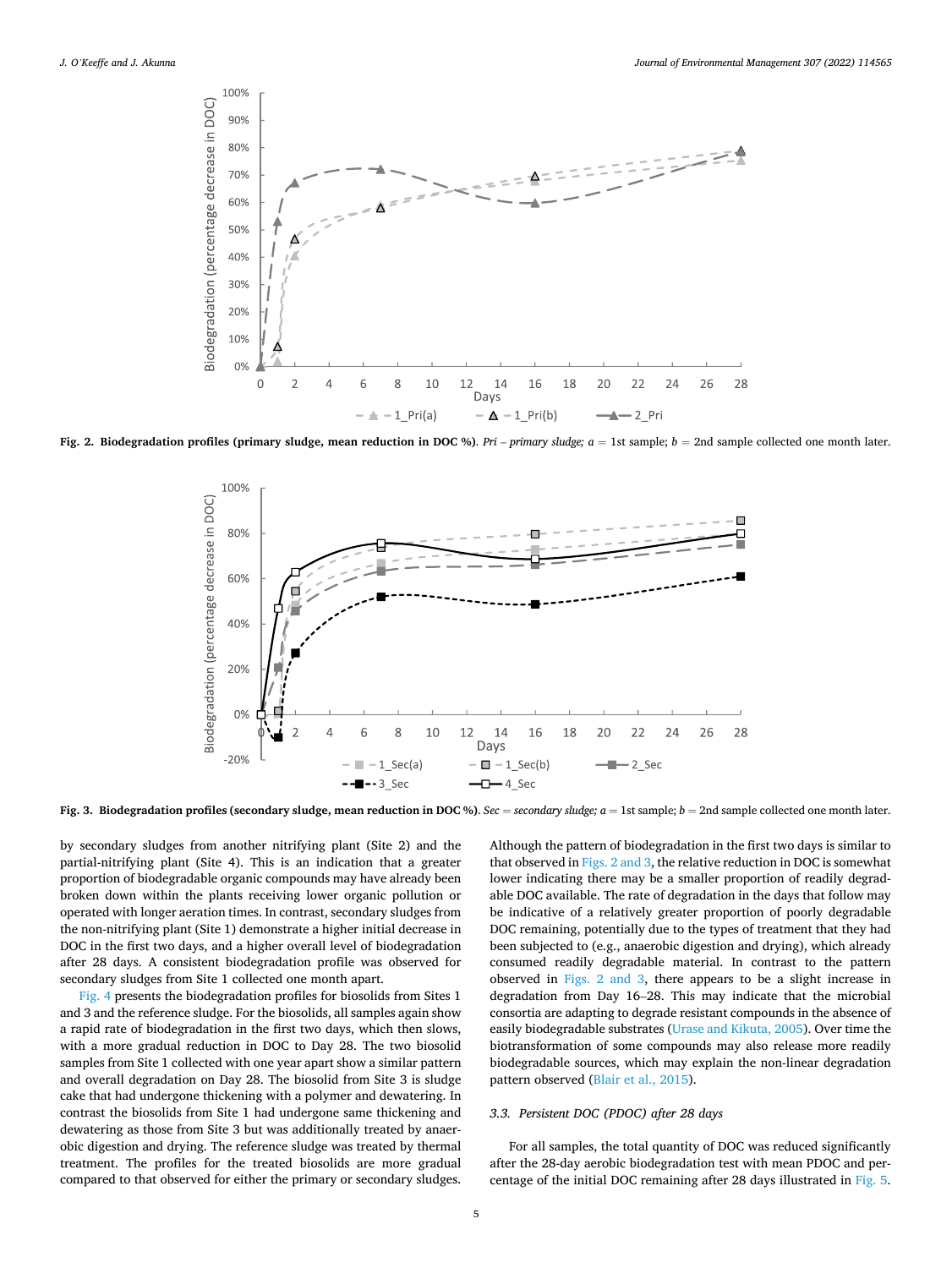<span id="page-5-0"></span>

**Fig. 4. Biodegradation profiles (treated biosolids, mean reduction in DOC %)**. *BS* = *treated biosolid*; *Ref* = *Reference sludge*, *CRM 055*; *a* = 1st sample; *c* = 2nd sampled collected one month later.



Fig. 5. Mean PDOC for all sites (mg.kg<sup>-1</sup>) after 28-day aerobic biodegradation test (error bars representing 2 × SD). Pri – primary sludge; Sec = secondary *sludge*; *BS* = *treated biosolid*; *Ref* = *Reference sludge*, *CRM 055*. *a* = 1st sample; *b* = 2nd sample collected one month later; *c* = Sample collected one year earlier.

Between 61 and 86% of the desorbed organic carbon in the samples tested was biodegraded after 28 days. Final PDOC concentrations ranged from 4096 mg kg<sup>-1</sup> to 7547 mg kg<sup>-1</sup> across all sludge and biosolid samples. The biosolids from Site 1 had the highest concentration of PDOC remaining, with similar results obtained for biosolids collected in both sampling events for this site. The original material was treated by anaerobic digestion and thermal treatment. Biosolids from Site 3 had the second highest PDOC concentrations. This biosolid had not undergone additional treatment (e.g., AD or thermal treatment). For secondary sludges, the final Day 28 PDOC concentrations at Sites 1 and 3 were similar (mean DOC of 4520 and 4854 mg kg<sup>-1</sup> for Site 1 for the two samples collected within a gap of one month compared to 4574 mg  $\rm kg^{-1}$ for Site 3). This suggests that although overall biodegradation levels are different, the absolute quantity of persistent material remaining is similar. Although the endpoint of the test was set at 28 days, it is possible that microbial consortia present may continue to degrade resistant DOC over time.

A statistical comparison of mean PDOC identified significant differences across the category of process stage (primary, secondary and biosolids;  $p < 0.001$  for ANOVA and  $p = 0.001$  non-parametric Kruskal-Wallis test). The multiple comparison tests indicate that there is no significant difference between total PDOC levels in primary and secondary sludge samples, but there is a difference between primary sludge and biosolids (*p* = 0.009) and secondary sludge and biosolids (*p <* 0.001). A comparison of results for secondary sludges shows significant differences based on degree of nitrification (*p <* 0.05 for ANOVA and  $p = 0.032$  for non-parametric Kruskal-Wallis test). The multiple comparison tests also show that there is a significant difference between nitrifying and both non-nitrifying ( $p = 0.01$ ) and part-nitrifying ( $p =$ 0.001) sites but no difference between non-nitrifying and part-nitrifying sites  $(p = 0.31)$ .

## **4. Discussion**

## *4.1. DOC*

The fate of organic pollutants in treatment works includes sorption to particulate matter, sedimentation, volatilisation and biotransformation in the primary treatment stage, and air stripping volatiles and biodegradation in the activated sludge stage ([Byrns, 2001](#page-8-0)). This assumes that organic pollutants in the primary treatment stage are largely available for sorption to solids, and in the secondary treatment stage, are largely available for biodegradation. However, the potential for sorption to dissolved/colloidal matter and subsequent organic pollutant transport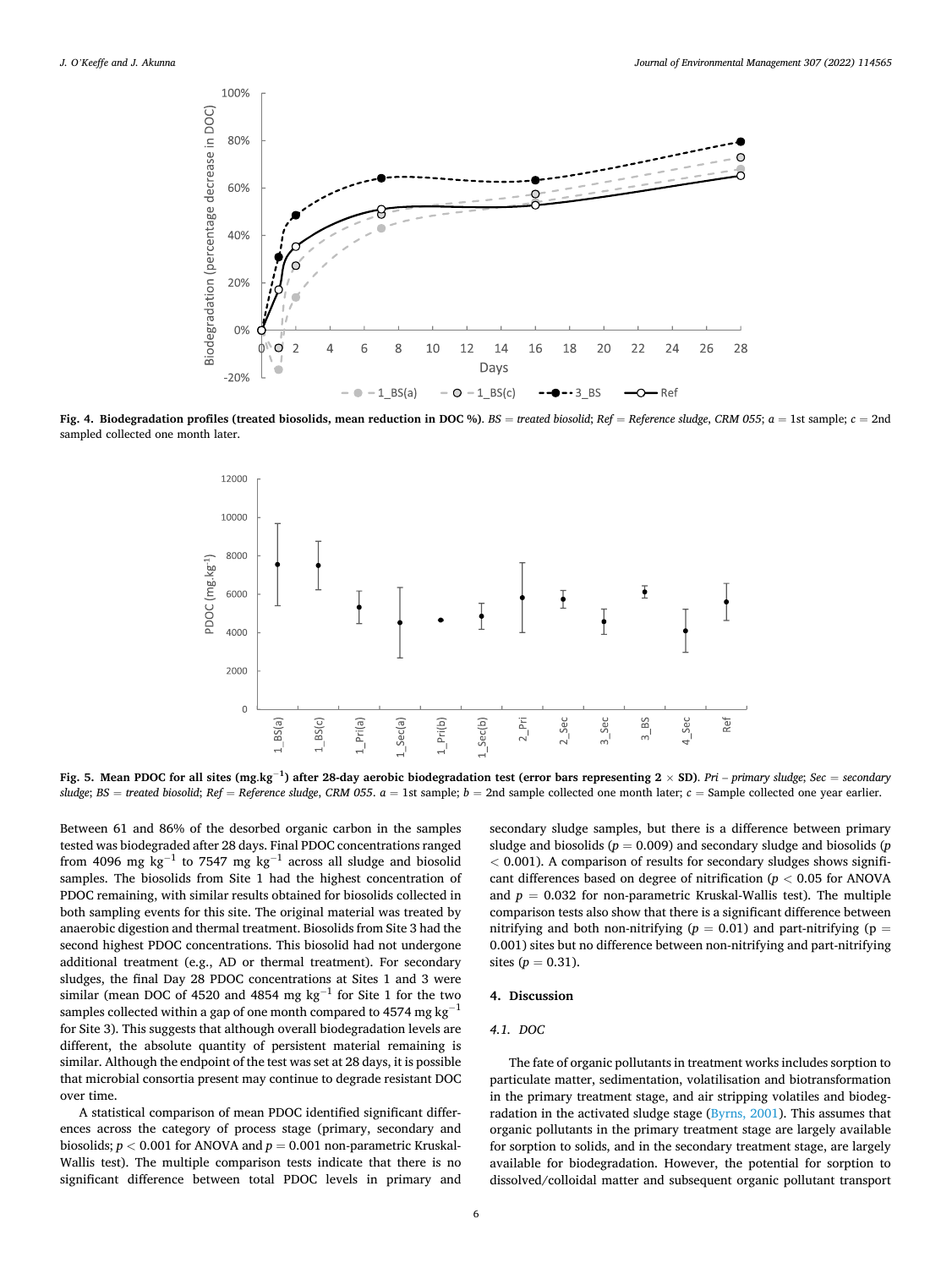in the aqueous phase suggest that contaminant partitioning between various wastewater treatment stages may not be so straightforward ([Barret et al., 2010](#page-7-0)). Among the sludges and biosolids tested in this study, the level of leachable DOC was of a similar magnitude, of between 20,000 and 30,000 mg  $kg^{-1}$ . For fresh sludges collected from primary settlement tanks, there was not a statistically significant difference in DOC, although only two treatment plants were tested in this study.

Differences were observed between secondary sludges from nitrifying vs non-nitrifying plants indicating that treatment process parameters influence leachable DOC. The nitrifying plants generally have longer hydraulic aeration (or retention) times and/or receive wastewaters containing lower levels of readily biodegradable organic pollutants, compared to the non-nitrifying plants. The process conditions in nitrifying plants are likely to result in higher breakdown of biodegradable organic carbon than in non or partially nitrifying plants ([Xu et al., 2016](#page-9-0)). Aerobic processes have been found to improve removal of some trace organic compounds in wastewater treatment processes and enhanced retention time may facilitate this biological breakdown ([Semblante](#page-8-0)  [et al., 2015\)](#page-8-0).

The study found that the DOC from biosolids that had undergone treatment varied by treatment type. The biosolids that had undergone minimal processing (e.g., chemical thickening and dewatering only) from Sites 3 and 4 had higher levels of leachable DOC than those from Site 1, which had undergone additional treatment in the form of anaerobic digestion and drying, and from the reference sludge (CRM 055), which had undergone thermal treatment. The biosolids overall had a higher mean DOC than the sludges, except for the reference sludge, which had the lowest DOC overall. This suggests that thermal treatment may bring about a loss of leachable DOC, however the specific details of the source material for this CRM and treatment parameters (e. g., temperature) were not available. Comparing the mean DOC for the reference sludge of 14422 mg kg<sup>-1</sup> with the certified total organic carbon content of the material (29.9 wt%), the quantity of DOC desorbed represents 4.8% of the total carbon present in the sample. In comparison, [Wijesekara et al. \(2017\)](#page-8-0) estimated DOC from biosolids (MWWTP sludges after aerobic treatment and anaerobic digestion) using an alternative method (shaking of samples with water for 30 min at 30 rpm, followed by 30 min centrifuging), were in the range of 2815 mg kg<sup>-1</sup> to 5635 mg kg<sup>-1</sup> for samples with TOC (Wt%) of 45.3% and 35.2% respectively [\(Wijesekara et al., 2017\)](#page-8-0). These results are between 2 and 12-fold lower than the range of DOC measured in this study (11760 mg kg<sup>-1</sup> to 33853 mg kg<sup>-1</sup> corresponding to leachable DOC of 0.6% and 1.6% of TOC (Wt%) respectively). The significantly reduced shaking time used by these authors (30 min vs 18 h in this study) may have contributed to the reported differences [\(Wijesekara et al., 2017\)](#page-8-0). [Ash](#page-7-0)[worth and Alloway \(2004\)](#page-7-0) used a method similar to the SPLP method used in this study (1:5 ratio of sludge to water, shaken for 24 h) with the primary differences being the shaking speed (14 rpm vs 32 rpm) and the extraction fluid (neutral water vs pH adjusted) [\(Ashworth and Alloway,](#page-7-0)  [2004\)](#page-7-0). The study estimated the quantity of DOC leached from anaerobically digested sludges, with a 27 wt% carbon content to be about 4395 mg kg $^{-1}$ , or approximately 1.6% of TOC ([Ashworth and Alloway, 2004](#page-7-0)). This result is also lower than those obtained in this study, possibly due to the reduced shaking speed the authors had adopted in their studies.

Understanding the leaching characteristics of DOC from biosolids can provide some information on the potential for pollutant transfer more generally. Organic matter content has been found to be an important feature of soils and biosolids in determining leaching potential of pollutants including PPCPs and metals, for which sorption to organic matter may influence mobility [\(Alloway and Jackson, 1991](#page-7-0); [Edwards et al., 2009](#page-8-0); [Gibson et al., 2010](#page-8-0)). For example, [Dizer et al.](#page-8-0)  [\(2002\)](#page-8-0) found that applying biosolids to land may cause both soil contamination and transport of endocrine disrupting compounds to surface and/or groundwater as contaminants move from biosolids into the environment ([Dizer et al., 2002\)](#page-8-0).

## *4.2. PDOC*

The biodegradation study aimed to quantify the leachable organic carbon that was readily biodegradable, and the quantity that remained recalcitrant after 28 days. The study indicated that rapid biodegradation occurs within the first two days of incubation and slowed significantly from about 7 days onwards, indicating most biodegradable carbon is lost rapidly, leaving more recalcitrant substances behind. This suggests that 7 days may be a good predictor of the 28-day test and could potentially reduce the time required to assess relative levels of PDOC in a MWWTP residue. The study found that the majority (61–86%) of DOC leached from biosolids was biodegraded after 28 days, however the proportion varied between sludges and biosolids. In this study, no significant difference between the total PDOC concentration in primary and secondary sludge samples was observed. In contrast, a significantly higher PDOC fraction was found in the biosolids. This may be due to additional treatments that biosolids have been exposed to, such as anaerobic digestion and high temperature, which may have had a greater impact in the reduction of those organic compounds that are more amenable to biodegradation, leaving more recalcitrant substance behind. While treatment of WWTP sludges by AD may be perceived to be effective for reducing organic pollutant burden, the effect may vary by compound type and pre-treatment processes, which can influence the sorption of POPs to sludge particles. AD has been found to provide very-high removal efficiency (e.g., *>*80%) for some pharmaceuticals including sulfamethoxazole and 17a-estradiol, and high removal (e.g., *>*60%) for galaxolide, tonalide and diclofenac ([Carballa et al., 2007](#page-8-0)), and while moderate degradation of low molecular weight PAHs may be achieved, high molecular weight PAHs are less readily degraded ([Barret et al.,](#page-7-0)  [2012\)](#page-7-0). On the other hand, AD processes have been found to increase concentrations of some compounds such as estrogens, due to destruction of solids, and desorption of compounds ([Marti and Batista, 2014](#page-8-0)). Overall, there is generally poor reduction in the most persistent compounds in typical mesophilic or thermophilic processes ([Semblante](#page-8-0)  [et al., 2015\)](#page-8-0).

The biosolid from Site 3 (sludge cake) had one of the highest percentages of biodegradable carbon, in comparison to the biosolids from the other site, however it had not undergone additional treatment and had a higher starting concentration of leachable DOC in comparison. The remaining PDOC was higher in this sludge cake than for secondary sludge collected from this site indicating a higher proportion of recalcitrant carbon. [Torri et al. \(2003\)](#page-8-0) estimated that 29–45% of the carbon in biosolids spread to land was recalcitrant, with the recalcitrant fraction including fatty-acids, n-alkanes, steroids, POPs, stable sterols and potentially a wide array of unknown persistent organic compounds ([Torri et al., 2003](#page-8-0)). The results from this study, while only considering the dissolved and leachable portion, show some agreement with this estimate. The dissolved and leachable portion, however, may be the most concerning for understanding environmental pollution risks, given that this fraction represents the mobile pollutants that may distribute further into the environment. The persistent fraction is also of interest given the potential to accumulate over time. Evidence of non-biodegradable organic compounds remaining after sludge application has been reported in the literature. [Eljarrat et al. \(2008\)](#page-8-0) found that PBDEs in biosolid amended soils were present at concentrations of 21–690 ng  $g^{-1}$  dw with an indication that the compounds may be accumulating over time [\(Eljarrat et al., 2008\)](#page-8-0). These compounds may also be metabolised in the environment, potentially de-brominating into more bioavailable congeners. Elsewhere, some POPs (PCDD and PCDF) have been found to persist beyond 260 days of monitoring [\(Wilson et al.,](#page-9-0)  [1997\)](#page-9-0) and compounds such as carbamazepine have been found to be resistant to degradation and show the potential to accumulate over time ([Gibson et al., 2010\)](#page-8-0). Further study is needed to understand the potential accumulation and/or mobility of these compounds following land application.

Although the endpoint for the biodegradation test was fixed at 28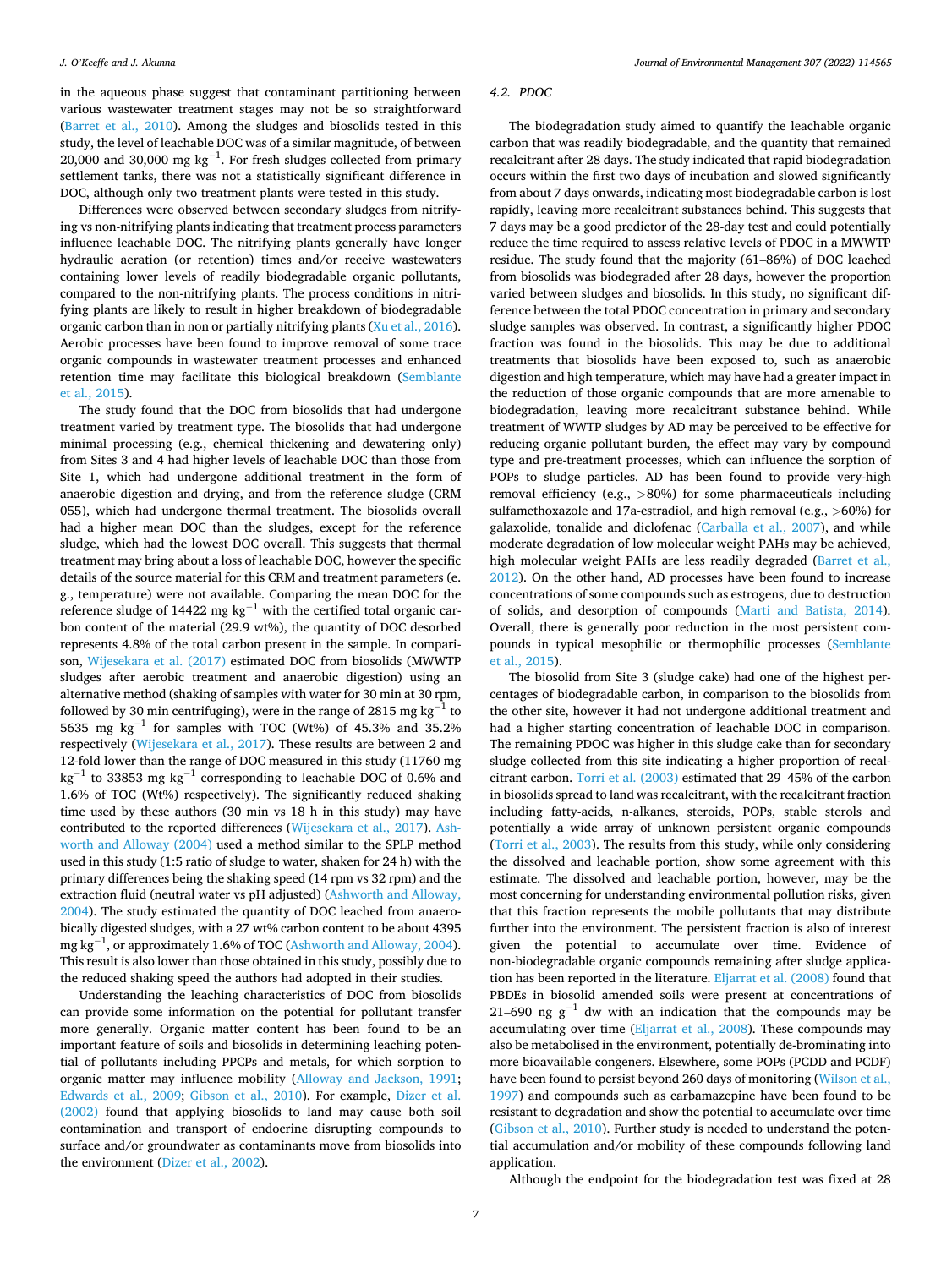<span id="page-7-0"></span>days, it is possible that degradation of some substances could continue to occur. Observation of the biodegradation profile for primary and secondary sludges provided limited indication of an increasing rate of biodegradation after 7 days. The slope of the profile for biosolids after 7 days was steeper however, which may be an indication of adaptation of the microbial consortium resulting in further biodegradation or biotransformation processes. The literature provides evidence that persistent organics can degrade over a longer timeframe. For example, [Wilson et al. \(1997\)](#page-9-0) found that for biosolids applied to soils, some compounds such as PCBs, chlorophenols and volatile organic compounds took 128 days to reach background levels after 128 days; however, some compounds persisted (PCDD and PCDF) beyond 260 days of monitoring [\(Wilson et al., 1997](#page-9-0)).

#### *4.3. Limitations of this study*

This study faced some limitations. Notably, results from the leaching tests may have been influenced by the particle size of sample sludges and biosolids. While the upper limit of particle size for samples were within the specification of the method used (*<*9.5 mm), there was no lower limit applied, so some variation existed in the range of particle sizes used across samples. The use of sample replicates for each sample accounted for some of the variability. The only sample that was in powder form, as provided by the supplier, was the CRM. As observed this sample had the lowest SD for DOC, indicating that greater homogeneity likely reduced variability in DOC results. This form of biosolid however is unlikely to be representative of how sludges and biosolids are applied to land in practice, with the sludge pellets and dried sludge, as used in the test, more representative of real-world sample sizes. This study was also limited to a small number of available functional wastewater treatment plants for sample collection. Further work could be performed with a wider range of plant types with different operating conditions and catchment profiles. Another limitation of this study is the lack of reporting on chemical analysis of the leachates to measure specific organic pollutant concentrations. A subsequent study using the leachates from this study applied further analytical techniques (UV–Vis and FTIR) to provide broad general indicators of the types of compounds or chemical structures present in the leachate mixture and will be reported in a subsequent manuscript.

#### **5. Conclusions**

This study has provided a methodology for the quantification of leachable DOC from MWWTP sludges and biosolids. This study contributes towards a greater understanding of the nature and occurrence of leachable organic compounds and provides a simple tool for assessing their fate, informing environmental risk assessment. The approach presented here allows for a non-specific method for characterising the mobile and persistent organic pollutant burden of sludges and biosolids applied to land that overcomes some of the analytical and resource barriers that currently exist.

The study also provides valuable information on the effect of wastewater treatment unit operations and processes on the occurrence and nature of leachable DOC. Key findings suggest that:

- nitrification in secondary treatment processes can decrease biodegradable DOC in secondary sludges.
- anaerobic digestion and thermal treatment can reduce DOC, with the latter likely to provide greater reduction than the former.
- biosolids that have undergone anaerobic digestion and thermal treatment are more likely to contain greater levels of PDOC than untreated sludges. This suggests that the current and widely applied treatment methods for biosolids prior to application to land are not appropriate for reducing the environmental risks from POPs.
- most biosolids still contain an appreciable concentration of persistent DOC, suggesting that additional treatment such as nitrification,

AD, and thermal treatment may only reduce biodegradable DOC significantly and result in substrates with more concentrated levels of PDOC.

The use of the PDOC measurement could be important as wastewater treatment plants face more stringent environmental regulation of organic pollutants in effluents. Treatment processes that improve effluent quality could potentially adversely influence sludge quality. The general findings of the research collectively provide evidence that sludges and biosolids could present a risk of environmental transfer of POPs and leaching tests can be effectively applied to quantify DOC while biodegradation tests can be applied to quantify PDOC. The combined approach provides an alternative bulk quantitative assessment that could be used to estimate pollutant burden or assess the effectiveness of treatment processes. This applies contaminated land assessment approaches in reverse by assessing the level of possible contamination before a material is applied to land rather than assessing the land contamination in-situ. Further studies of this nature could be performed with additional characterisation of leachates, including toxicity testing, to identify if correlations exist between observed POP concentrations or adverse effects and PDOC concentrations.

#### **Funding statement**

This research did not receive any specific grant from funding agencies in the public, commercial, or not-for-profit sectors.

## **Author contributions**

Juliette O'Keeffe performed writing – original draft, conceptualization, methodology, formal analysis, investigation. Joseph Akunna performed writing – review and editing; conceptualization, supervision.

## **Declaration of competing interest**

The authors declare that they have no known competing financial interests or personal relationships that could have appeared to influence the work reported in this paper.

## **Appendix A. Supplementary data**

Supplementary data to this article can be found online at [https://doi.](https://doi.org/10.1016/j.jenvman.2022.114565)  [org/10.1016/j.jenvman.2022.114565](https://doi.org/10.1016/j.jenvman.2022.114565).

#### **References**

- Alloway, B.J., Jackson, A.P., 1991. The behaviour of heavy metals in sewage sludgeamended soils. Sci. Total Environ. 100, 151–176. [https://doi.org/10.1016/0048-](https://doi.org/10.1016/0048-9697(91)90377-Q) [9697\(91\)90377-Q.](https://doi.org/10.1016/0048-9697(91)90377-Q)
- Anumol, T., Wu, S., Marques dos Santos, M., Daniels, K.D., Snyder, S.A., 2015. Rapid direct injection LC-MS/MS method for analysis of prioritized indicator compounds in wastewater effluent. Environ. Sci.: Water Res. Technol. 1, 632–643. [https://doi.org/](https://doi.org/10.1039/C5EW00080G)  [10.1039/C5EW00080G.](https://doi.org/10.1039/C5EW00080G)
- Ashworth, D.J., Alloway, B.J., 2004. Soil mobility of sewage sludge-derived dissolved organic matter, copper, nickel and zinc. Environ. Pollut. 127, 137–144. [https://doi.](https://doi.org/10.1016/S0269-7491(03)00237-9)  [org/10.1016/S0269-7491\(03\)00237-9](https://doi.org/10.1016/S0269-7491(03)00237-9).
- Aziz, J.A., Tebbutt, T.H.Y., 1980. Significance of COD, BOD and TOC correlations in kinetic models of biological oxidation. Water Res. 14, 319–324. [https://doi.org/](https://doi.org/10.1016/0043-1354(80)90077-9)  [10.1016/0043-1354\(80\)90077-9](https://doi.org/10.1016/0043-1354(80)90077-9).
- Barret, M., Delgadillo-Mirquez, L., Trably, E., Delgenes, N., Braun, F., Cea-Barcia, G., Steyer, J.P., Patureau, D., 2012. Anaerobic removal of trace organic contaminants in sewage sludge: 15 years of experience. Pedosphere 22, 508–517. [https://doi.org/](https://doi.org/10.1016/S1002-0160(12)60035-6)  [10.1016/S1002-0160\(12\)60035-6.](https://doi.org/10.1016/S1002-0160(12)60035-6)
- Barret, M., Patureau, D., Latrille, E., Carrère, H., 2010. A three-compartment model for micropollutants sorption in sludge: methodological approach and insights. Water Res. 44, 616–624. [https://doi.org/10.1016/j.watres.2009.08.029.](https://doi.org/10.1016/j.watres.2009.08.029)
- Blair, B., Nikolaus, A., Hedman, C., Klaper, R., Grundl, T., 2015. Evaluating the degradation, sorption, and negative mass balances of pharmaceuticals and personal care products during wastewater treatment. Chemosphere 134, 395–401. [https://](https://doi.org/10.1016/j.chemosphere.2015.04.078) [doi.org/10.1016/j.chemosphere.2015.04.078.](https://doi.org/10.1016/j.chemosphere.2015.04.078)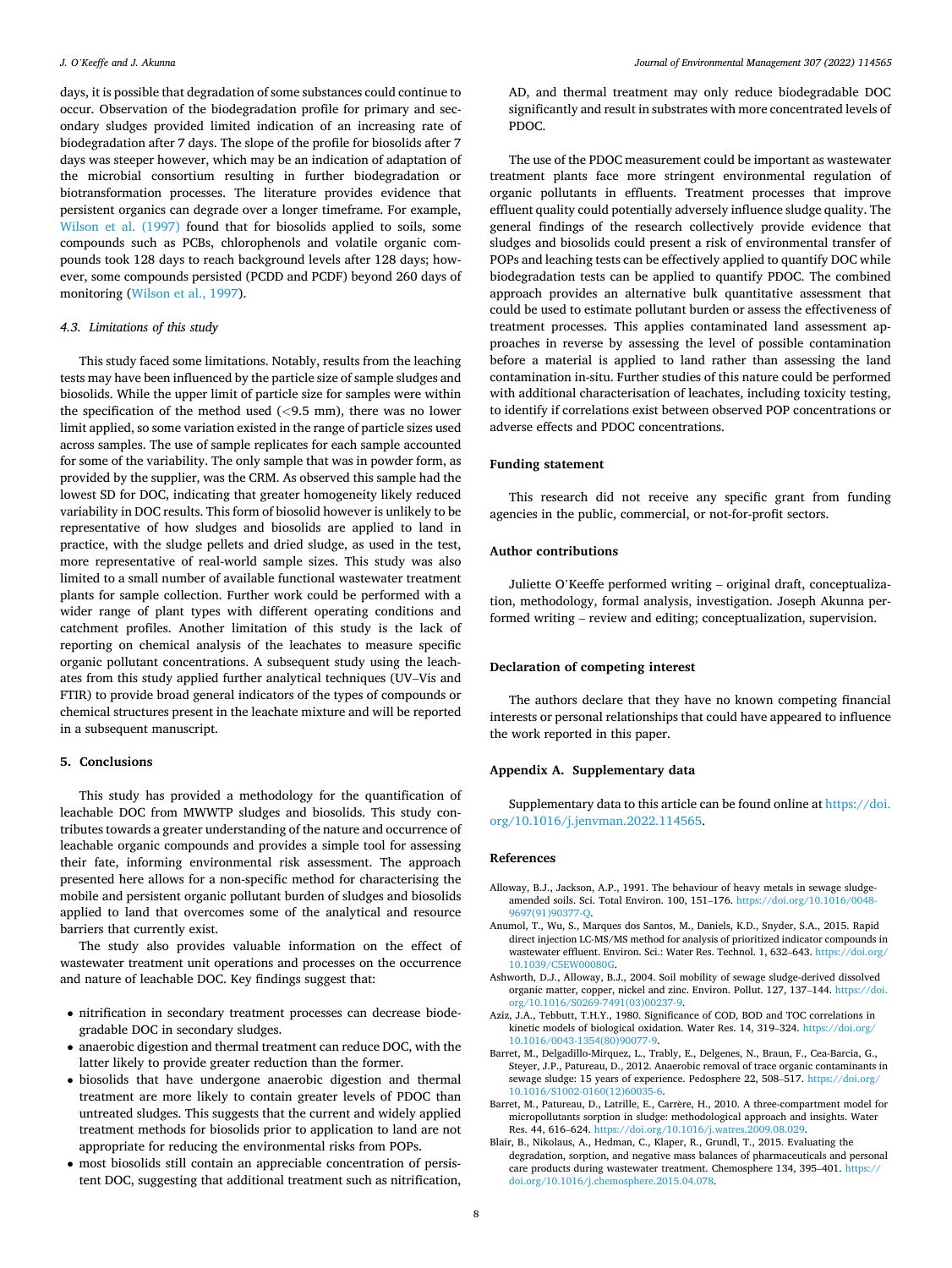<span id="page-8-0"></span>Brown, S., Ippolito, J.A., Hundal, L.S., Basta, N.T., 2020. Municipal biosolids resource for sustainable communities. Curr. Opin. Environ. Sci. Health 14, 56–62. <https://doi.org/10.1016/j.coesh.2020.02.007>.

Byrns, G., 2001. The fate of xenobiotic organic compounds in wastewater treatment plants. Water Res. 35, 2523–2533. [https://doi.org/10.1016/S0043-1354\(00\)00529-](https://doi.org/10.1016/S0043-1354(00)00529-7)  [7](https://doi.org/10.1016/S0043-1354(00)00529-7).

Carballa, M., Manterola, G., Larrea, L., Ternes, T., Omil, F., Lema, J.M., 2007. Influence of ozone pre-treatment on sludge anaerobic digestion: removal of pharmaceutical and personal care products. Chemosphere 67, 1444–1452. [https://doi.org/10.1016/](https://doi.org/10.1016/j.chemosphere.2006.10.004)  [j.chemosphere.2006.10.004](https://doi.org/10.1016/j.chemosphere.2006.10.004).

Carbonell, G., Pro, J., Gómez, N., Babín, M.M., Fernández, C., Alonso, E., Tarazona, J.V., 2009. Sewage sludge applied to agricultural soil: ecotoxicological effects on representative soil organisms. Ecotoxicol. Environ. Saf. 72, 1309–1319. [https://doi.](https://doi.org/10.1016/j.ecoenv.2009.01.007)  [org/10.1016/j.ecoenv.2009.01.007](https://doi.org/10.1016/j.ecoenv.2009.01.007).

Collivignarelli, M.C., Abbà, A., Benigna, I., 2020. The reuse of biosolids on agricultural land: critical issues and perspective. Water Environ. Res. 92, 11–25. [https://doi.org/](https://doi.org/10.1002/wer.1196)  [10.1002/wer.1196.](https://doi.org/10.1002/wer.1196)

Diamond, J.M., Latimer II, H.A., Munkittrick, K.R., Thornton, K.W., Bartell, S.M., Kidd, K.A., 2011. Prioritizing contaminants of emerging concern for ecological screening assessments. Environ. Toxicol. Chem. 30, 2385–2394. [https://doi.org/](https://doi.org/10.1002/etc.667)  [10.1002/etc.667.](https://doi.org/10.1002/etc.667)

Dizer, H., Fischer, B., Sepulveda, I., Loffredo, E., Senesi, N., Santana, F., Hansen, P.D., 2002. Estrogenic effect of leachates and soil extracts from lysimeters spiked with sewage sludge and reference endocrine disrupters. Environ. Toxicol. 17, 105–112. [https://doi.org/10.1002/tox.10038.](https://doi.org/10.1002/tox.10038)

Dubber, D., Gray, N.F., 2010. Replacement of chemical oxygen demand (COD) with total organic carbon (TOC) for monitoring wastewater treatment performance to minimize disposal of toxic analytical waste. J. Environ. Sci. Health A 45, 1595–1600. [https://doi.org/10.1080/10934529.2010.506116.](https://doi.org/10.1080/10934529.2010.506116)

Edwards, M., Topp, E., Metcalfe, C.D., Li, H., Gottschall, N., Bolton, P., Curnoe, W., Payne, M., Beck, A., Kleywegt, S., Lapen, D.R., 2009. Pharmaceutical and personal care products in tile drainage following surface spreading and injection of dewatered municipal biosolids to an agricultural field. Sci. Total Environ. 407, 4220–4230. <https://doi.org/10.1016/j.scitotenv.2009.02.028>.

Eljarrat, E., Marsh, G., Labandeira, A., Barceló, D., 2008. Effect of sewage sludges contaminated with polybrominated diphenylethers on agricultural soils. Chemosphere 71, 1079–1086. [https://doi.org/10.1016/j.](https://doi.org/10.1016/j.chemosphere.2007.10.047) [chemosphere.2007.10.047](https://doi.org/10.1016/j.chemosphere.2007.10.047).

Fadini, P.S., Jardim, W.F., Guimarães, J.R., 2004. Evaluation of organic load measurement techniques in a sewage and waste stabilisation pond. J. Braz. Chem. Soc. 15, 131–135. [https://doaj.org/article/2942db42c35643fb8a6ed1c391e1a2b0.](https://doaj.org/article/2942db42c35643fb8a6ed1c391e1a2b0)

Gao, K., Chen, Y., Xue, Q., Fu, J., Fu, K., Fu, J., Zhang, A., Cai, Z., Jiang, G., 2020. Trends and perspectives in per-and polyfluorinated alkyl substances (PFASs) determination: faster and broader. Trac. Trends Anal. Chem. 133, 116114. [https://doi.org/](https://doi.org/10.1016/j.trac.2020.116114) [10.1016/j.trac.2020.116114.](https://doi.org/10.1016/j.trac.2020.116114)

Geissen, V., Mol, H., Klumpp, E., Umlauf, G., Nadal, M., van der Ploeg, M., van de Zee, S. E.A.T.M., Ritsema, C.J., 2015. Emerging pollutants in the environment: a challenge for water resource management. Int. Soil Water Conserv. Res. 3, 57–65. [https://doi.](https://doi.org/10.1016/j.iswcr.2015.03.002)  [org/10.1016/j.iswcr.2015.03.002.](https://doi.org/10.1016/j.iswcr.2015.03.002)

Gibson, R., Durán-Álvarez, J.C., Estrada, K.L., Chávez, A., Jiménez Cisneros, B., 2010. Accumulation and leaching potential of some pharmaceuticals and potential endocrine disruptors in soils irrigated with wastewater in the Tula Valley, Mexico. Chemosphere 81, 1437–1445. [https://doi.org/10.1016/j.](https://doi.org/10.1016/j.chemosphere.2010.09.006) [chemosphere.2010.09.006](https://doi.org/10.1016/j.chemosphere.2010.09.006).

Huber, S., Remberger, M., Kaj, L., Schlabach, M., Jörundsdóttir, H.Ó., Vester, J., Arnórsson, M., Mortensen, I., Schwartson, R., Dam, M., 2016. A first screening and risk assessment of pharmaceuticals and additives in personal care products in waste water, sludge, recipient water and sediment from Faroe Islands, Iceland and Greenland. Sci. Total Environ. 562, 13–25. [https://doi.org/10.1016/j.](https://doi.org/10.1016/j.scitotenv.2016.03.063) scitoteny.2016.03.063

Hwang, I.-K., Kang, H.-H., Lee, I.-S., Oh, J.-E., 2012. Assessment of characteristic distribution of PCDD/Fs and BFRs in sludge generated at municipal and industrial wastewater treatment plants. Chemosphere 88, 888–894. [https://doi.org/10.1016/j.](https://doi.org/10.1016/j.chemosphere.2012.03.098)  [chemosphere.2012.03.098](https://doi.org/10.1016/j.chemosphere.2012.03.098).

Jelic, A., Gros, M., Ginebreda, A., Cespedes-Sánchez, R., Ventura, F., Petrovic, M., Barcelo, D., 2011. Occurrence, partition and removal of pharmaceuticals in sewage water and sludge during wastewater treatment. Water Res. 45, 1165–1176. [https://](https://doi.org/10.1016/j.watres.2010.11.010)  [doi.org/10.1016/j.watres.2010.11.010](https://doi.org/10.1016/j.watres.2010.11.010).

Kinney, C.A., Furlong, E.T., Zaugg, S.D., Burkhardt, M.R., Werner, S.L., Cahill, J.D., Jorgensen, G.R., 2006. Survey of organic wastewater contaminants in biosolids destined for land application. Environ. Sci. Technol. 40, 7207–7215. [https://doi.](https://doi.org/10.1021/es0603406) rg/10.1021/es0603406

Kowalczyk, A., Martin, T.J., Price, O.R., Snape, J.R., van Egmond, R.A., Finnegan, C.J., Schäfer, H., Davenport, R.J., Bending, G.D., 2015. Refinement of biodegradation tests methodologies and the proposed utility of new microbial ecology techniques. Ecotoxicol. Environ. Saf. 111, 9–22. [https://doi.org/10.1016/j.ecoenv.2014.09.021.](https://doi.org/10.1016/j.ecoenv.2014.09.021)

Liu, J.-L., Wong, M.-H., 2013. Pharmaceuticals and personal care products (PPCPs): a review on environmental contamination in China. Environ. Int. 59, 208–224. [https://doi.org/10.1016/j.envint.2013.06.012.](https://doi.org/10.1016/j.envint.2013.06.012)

Marti, E.J., Batista, J.R., 2014. Impact of secondary treatment types and sludge handling processes on estrogen concentration in wastewater sludge. Sci. Total Environ. 470–471, 1056–1067. <https://doi.org/10.1016/j.scitotenv.2013.10.070>.

Martin, T.J., Goodhead, A.K., Acharya, K., Head, I.M., Snape, J.R., Davenport, R.J., 2017. High throughput biodegradation-screening test to prioritize and evaluate chemical biodegradability. Environ. Sci. Technol. 51, 7236–7244. [https://doi.org/10.1021/](https://doi.org/10.1021/acs.est.7b00806) [acs.est.7b00806.](https://doi.org/10.1021/acs.est.7b00806)

Monteith, H., Sterne, L., Dong, S., 2010. Emerging Substances of Concern in Biosolids: Concentrations and Effects of Treatment Processes. Final Report - Literature review. Canadian Council of Ministers of the Environment, Winnipeg, MB. https:/ [ccme.ca/files/Resources/waste/biosolids/pn\\_1440\\_contam\\_invt\\_rvw.pdf](https://www.ccme.ca/files/Resources/waste/biosolids/pn_1440_contam_invt_rvw.pdf).

Morissette, M.F., Vo Duy, S., Arp, H.P.H., Sauvé, S., 2015. Sorption and desorption of diverse contaminants of varying polarity in wastewater sludge with and without alum Environ Sci Proc Jmn 17 674–682 https://doi.org/10.1039/C4EM00620H alum. Environ. Sci. Proc. Imp. 17, 674–682. https://doi.org/10.1039/C4EM

Nam, J.J., Gustafsson, O., Kurt-Karakus, P., Breivik, K., Steinnes, E., Jones, K.C., 2008. Relationships between organic matter, black carbon and persistent organic pollutants in European background soils: implications for sources and environmental fate. Environ. Pollut. 156, 809–817. [https://doi.org/10.1016/j.envpol.2008.05.027.](https://doi.org/10.1016/j.envpol.2008.05.027)

Narumiya, M., Nakada, N., Yamashita, N., Tanaka, H., 2013. Phase distribution and removal of pharmaceuticals and personal care products during anaerobic sludge digestion. J. Hazard Mater. 260, 305–312. [https://doi.org/10.1016/j.](https://doi.org/10.1016/j.jhazmat.2013.05.032)  [jhazmat.2013.05.032.](https://doi.org/10.1016/j.jhazmat.2013.05.032)

Petrie, B., Barden, R., Kasprzyk-Hordern, B., 2015. A review on emerging contaminants in wastewaters and the environment: current knowledge, understudied areas and recommendations for future monitoring. Water Res. 72, 3–27. [https://doi.org/](https://doi.org/10.1016/j.watres.2014.08.053)  [10.1016/j.watres.2014.08.053.](https://doi.org/10.1016/j.watres.2014.08.053)

Poursat, B.A.J., van Spanning, R.J.M., de Voogt, P., Parsons, J.R., 2019. Implications of microbial adaptation for the assessment of environmental persistence of chemicals. Crit. Rev. Environ. Sci. Technol. 49, 2220–2255. [https://doi.org/10.1080/](https://doi.org/10.1080/10643389.2019.1607687) [10643389.2019.1607687](https://doi.org/10.1080/10643389.2019.1607687).

Radjenović, J., Jelić, A., Petrović, M., Barceló, D., 2009. Determination of pharmaceuticals in sewage sludge by pressurized liquid extraction (PLE) coupled to liquid chromatography-tandem mass spectrometry (LC-MS/MS). Anal. Bioanal. Chem. 393, 1685–1695. <https://doi.org/10.1007/s00216-009-2604-4>.

Rigby, H., Dowding, A., Fernandes, A., Humphries, D., Jones, N.R., Lake, I., Petch, R.G., Reynolds, C.K., Rose, M., Smith, S.R., 2020. Concentrations of organic contaminants in industrial and municipal bioresources recycled in agriculture in the UK. Sci. Total Environ. 142787. <https://doi.org/10.1016/j.scitotenv.2020.142787>.

Schreier, C.G., Walker, W.J., Burns, J., Wilkenfeld, R., 1999. Total organic carbon as a screening method for petroleum hydrocarbons. Chemosphere 39, 503–510. [https://](https://doi.org/10.1016/S0045-6535(98)00598-0)  [doi.org/10.1016/S0045-6535\(98\)00598-0.](https://doi.org/10.1016/S0045-6535(98)00598-0)

Scott, M.J., Jones, M.N., 2000. The biodegradation of surfactants in the environment. Biochim. Biophys. Acta Biomembr. 1508, 235–251. [https://doi.org/10.1016/S0304-](https://doi.org/10.1016/S0304-4157(00)00013-7)  4157(00)00013

Semblante, G.U., Hai, F.I., Huang, X., Ball, A.S., Price, W.E., Nghiem, L.D., 2015. Trace organic contaminants in biosolids: impact of conventional wastewater and sludge processing technologies and emerging alternatives. J. Hazard Mater. 300, 1–17. <https://doi.org/10.1016/j.jhazmat.2015.06.037>.

Semerád, J., Hatasová, N., Grasserová, A., Černá, T., Filipová, A., Hanč, A., Innemanová, P., Pivokonský, M., Cajthaml, T., 2020. Screening for 32 per- and polyfluoroalkyl substances (PFAS) including GenX in sludges from 43 WWTPs located in the Czech Republic - evaluation of potential accumulation in vegetables after application of biosolids. Chemosphere 261, 128018. [https://doi.org/10.1016/j.](https://doi.org/10.1016/j.chemosphere.2020.128018)  here.2020.128018.

Singh, R.P., Agrawal, M., 2008. Potential benefits and risks of land application of sewage sludge. Waste Manag. 28, 347–358. [https://doi.org/10.1016/j.](https://doi.org/10.1016/j.wasman.2006.12.010)  [wasman.2006.12.010](https://doi.org/10.1016/j.wasman.2006.12.010).

Spruill, T.B., 1988. Use of total organic carbon as an indicator of contamination from an oil refinery, South-Central Kansas. Ground Water Monit. Remediat 8, 76–82. [https://](https://doi.org/10.1111/j.1745-6592.1988.tb01088.x)  [doi.org/10.1111/j.1745-6592.1988.tb01088.x](https://doi.org/10.1111/j.1745-6592.1988.tb01088.x).

Tasselli, S., Guzzella, L., 2020. Polycyclic musk fragrances (PMFs) in wastewater and activated sludge: analytical protocol and application to a real case study. Environ. Sci. Pollut. Res. 27, 30977–30986. [https://doi.org/10.1007/s11356-019-06767-7.](https://doi.org/10.1007/s11356-019-06767-7)

Tiwari, M.K., Bajpai, S., Dewangan, U.K., Tamrakar, R.K., 2015. Suitability of leaching test methods for fly ash and slag: a review. J. Radiat. Res. Appl. Sci. 8, 523–537. <https://doi.org/10.1016/j.jrras.2015.06.003>.

Torri, S., Alvarez, R., Lavado, R., 2003. Mineralization of carbon from sewage sludge in three soils of the Argentine Pampas. Commun. Soil. Sci. Plan. 34, 2035–2043. <https://doi.org/10.1081/CSS-120023235>.

United States Environmental Protection Agency, 1994. Test Method 1312. Synthetic Precipitation Leaching Procedure. USEPA, Washinton, DC. In: [https://www.epa.go](https://www.epa.gov/hw-sw846/sw-846-test-method-1312-synthetic-precipitation-leaching-procedure)  [v/hw-sw846/sw-846-test-method-1312-synthetic-precipitation-leaching-procedure.](https://www.epa.gov/hw-sw846/sw-846-test-method-1312-synthetic-precipitation-leaching-procedure)

United States Environmental Protection Agency, 2001. In: Total, Fixed and Volatile Solids in Water, Solids and Biosolids. US EPA, Office of Water, Washington, DC. [http](https://nepis.epa.gov/Exe/ZyPDF.cgi/P1002CZ8.PDF?Dockey=P1002CZ8.PDF)  v/Exe/ZyPDF.cgi/P1002CZ8.PDF?Dockey=P1002CZ8.PDF

Urase, T., Kikuta, T., 2005. Separate estimation of adsorption and degradation of pharmaceutical substances and estrogens in the activated sludge process. Water Res. 39, 1289–1300.<https://doi.org/10.1016/j.watres.2005.01.015>.

Venkatesan, A.K., Halden, R.U., 2014. Wastewater treatment plants as chemical observatories to forecast ecological and human health risks of manmade chemicals. Sci. Rep. 4 [https://doi.org/10.1038/srep03731,](https://doi.org/10.1038/srep03731) 3731-3731.

Washington State, 2003. An Assessment of Laboratory Leaching Tests for Predicting the Impacts of Fill Material on Groundwater and Surface Water Quality – A Report to the Legislature. Washington State, Department of Ecology, Olympia, WA. [https://fortr](https://fortress.wa.gov/ecy/publications/documents/0309107.pdf) wa.gov/ecy/publications/documents/0309107.pdf.

Wijesekara, H., Bolan, N.S., Thangavel, R., Seshadri, B., Surapaneni, A., Saint, C., Hetherington, C., Matthews, P., Vithanage, M., 2017. The impact of biosolids